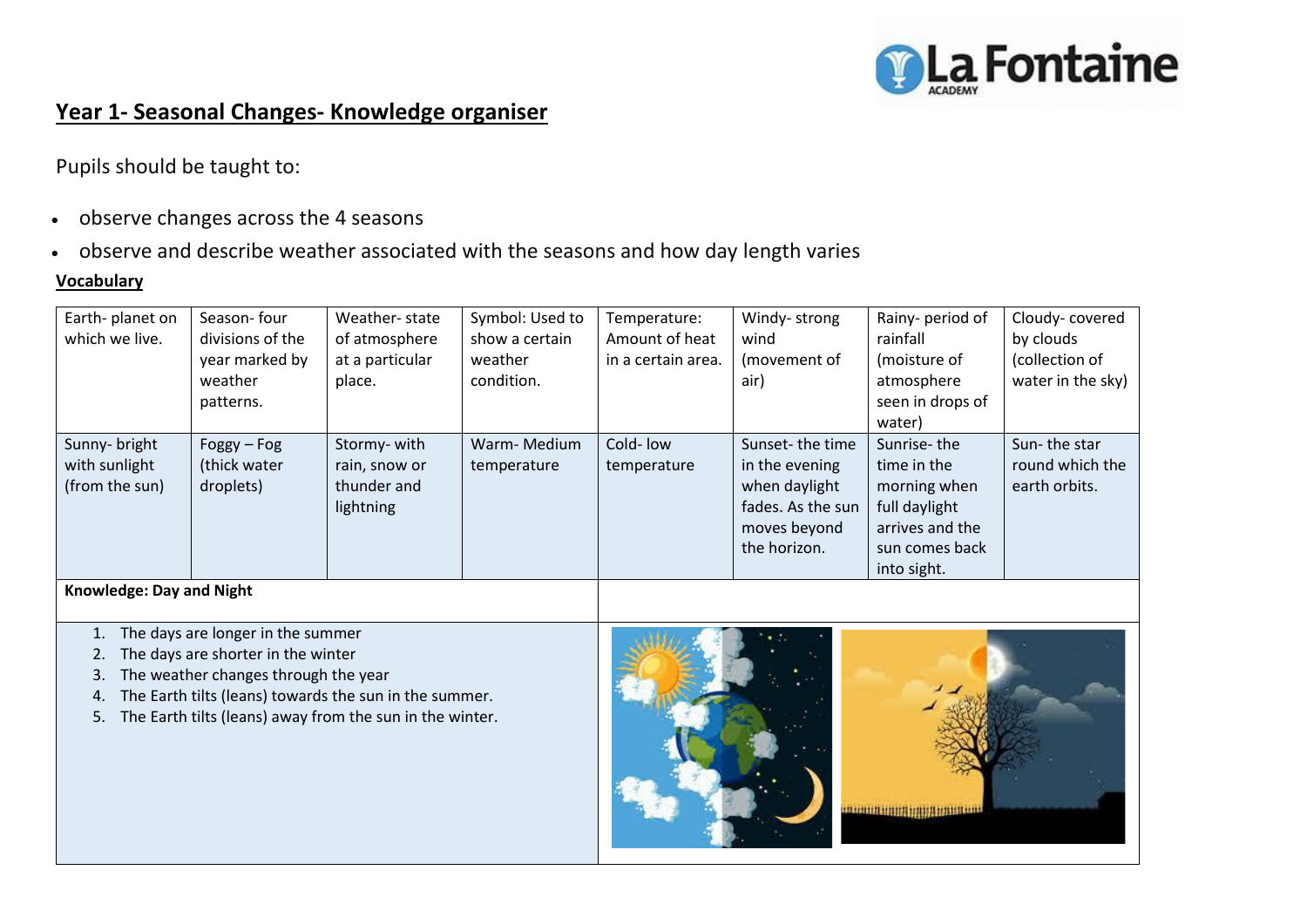

| <b>Knowledge: Spring</b>                                                                              | <b>Knowledge: Summer</b>                                                                                                         |  |  |  |  |
|-------------------------------------------------------------------------------------------------------|----------------------------------------------------------------------------------------------------------------------------------|--|--|--|--|
| The weather starts to get warmer after winter.                                                        | The warmest season of the year.                                                                                                  |  |  |  |  |
| Flowers growing<br>1.<br>Baby animals are born<br>2.<br>Frogs spawn<br>3.<br>Birds build nests.<br>4. | 1. Flowers fully grown<br>Insects around<br>2.<br>Trees have lots of leaves<br>3.<br>4. Frogs fully grown                        |  |  |  |  |
| Knowledge: Autumn                                                                                     | <b>Knowledge: Winter</b>                                                                                                         |  |  |  |  |
| The weather starts to get cooler after summer.                                                        | The coolest season of the year.                                                                                                  |  |  |  |  |
| 1. Brown leaves on the<br>ground<br>Squirrels start storing nuts<br>2.<br>Hedgehogs hibernate<br>3.   | 1. Frost and snow on the<br>ground<br>2. Trees have no or only a<br>few leaves<br>3. Animals sleep as there is a<br>lack of food |  |  |  |  |
|                                                                                                       |                                                                                                                                  |  |  |  |  |